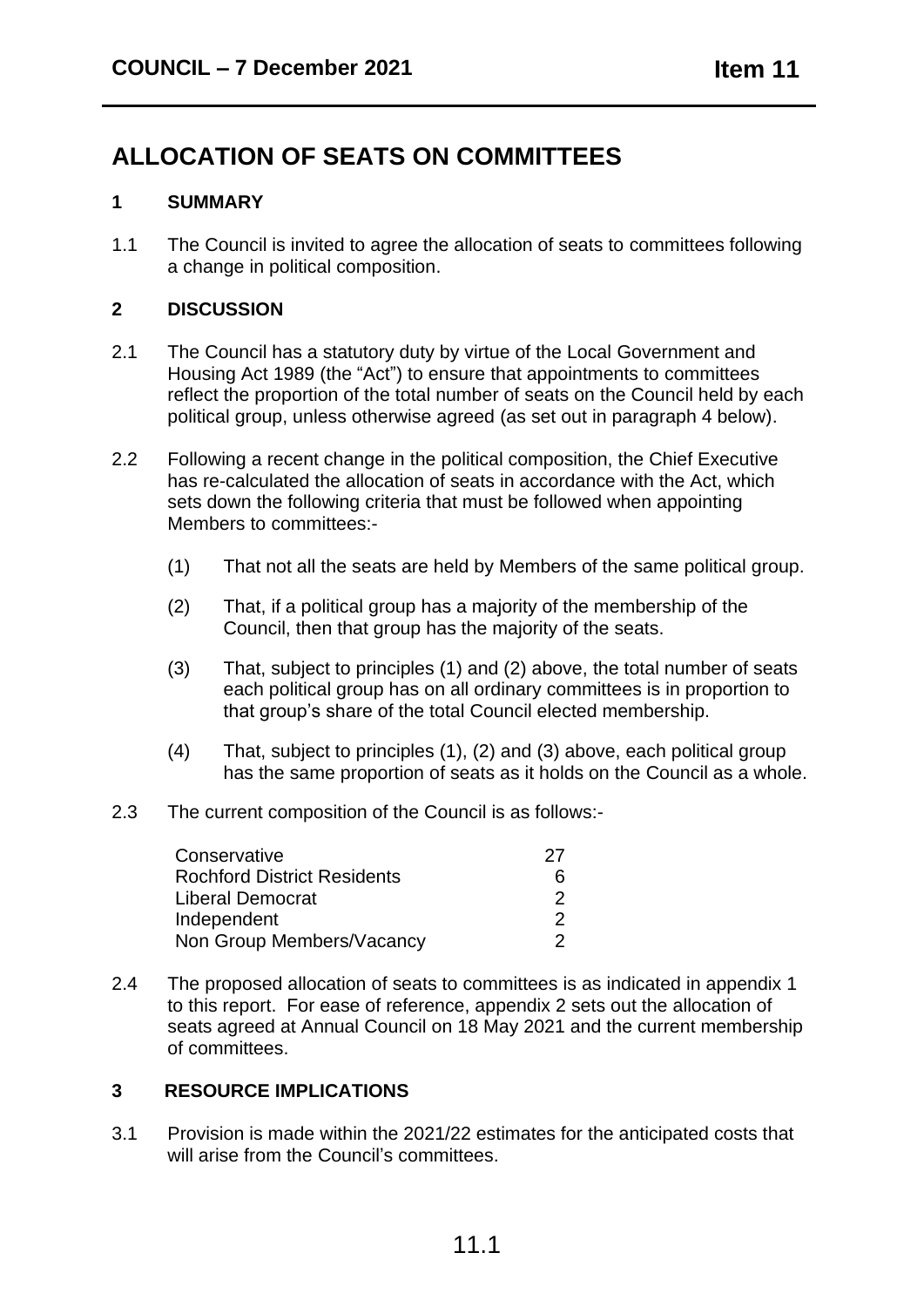### **4 LEGAL IMPLICATIONS**

- 4.1 Part 1, Section 15 (5) of the Local Government and Housing Act 1989, which is entitled *Political balance on committees etc*, states that it is the duty of the local authority to adhere to the following principles:
	- *(a) That not all the seats on the body are allocated to the same political group;*
	- *(b) that the majority of seats on the body is allocated to a particular political group if the number of persons belonging to that group is a majority of the authority's membership;*
	- *(c) subject to paragraphs (a) and (b) above, that the number of seats on the ordinary committees of a relevant authority which are allocated to each political group bears the same proportion to the total of all the seats on the ordinary committees of that authority as is borne by the number of members of that group to the membership of the authority; and*
	- *(d) subject to paragraphs (a) to (c) above, that the number of the seats on the body which are allocated to each political group bears the same proportion to the number of all the seats on that body as is borne by the number of members of that group to the membership of the authority.*

### **5 EQUALITY AND DIVERSITY IMPLICATIONS**

5.1 An Equality Impact Assessment has been completed and found there to be no impacts (either positive or negative) on protected groups, as defined under the Equality Act 2010.

#### **6 RECOMMENDATION**

- 6.1 It is proposed that Council **RESOLVES**
	- (1) That the Council's committees be constituted as set out in appendix 1 to this report.
	- (2) That Members be appointed to serve on committees for the remainder of the 2021/22 Municipal Year.

Angela Law

Assistant Director, Legal & Democratic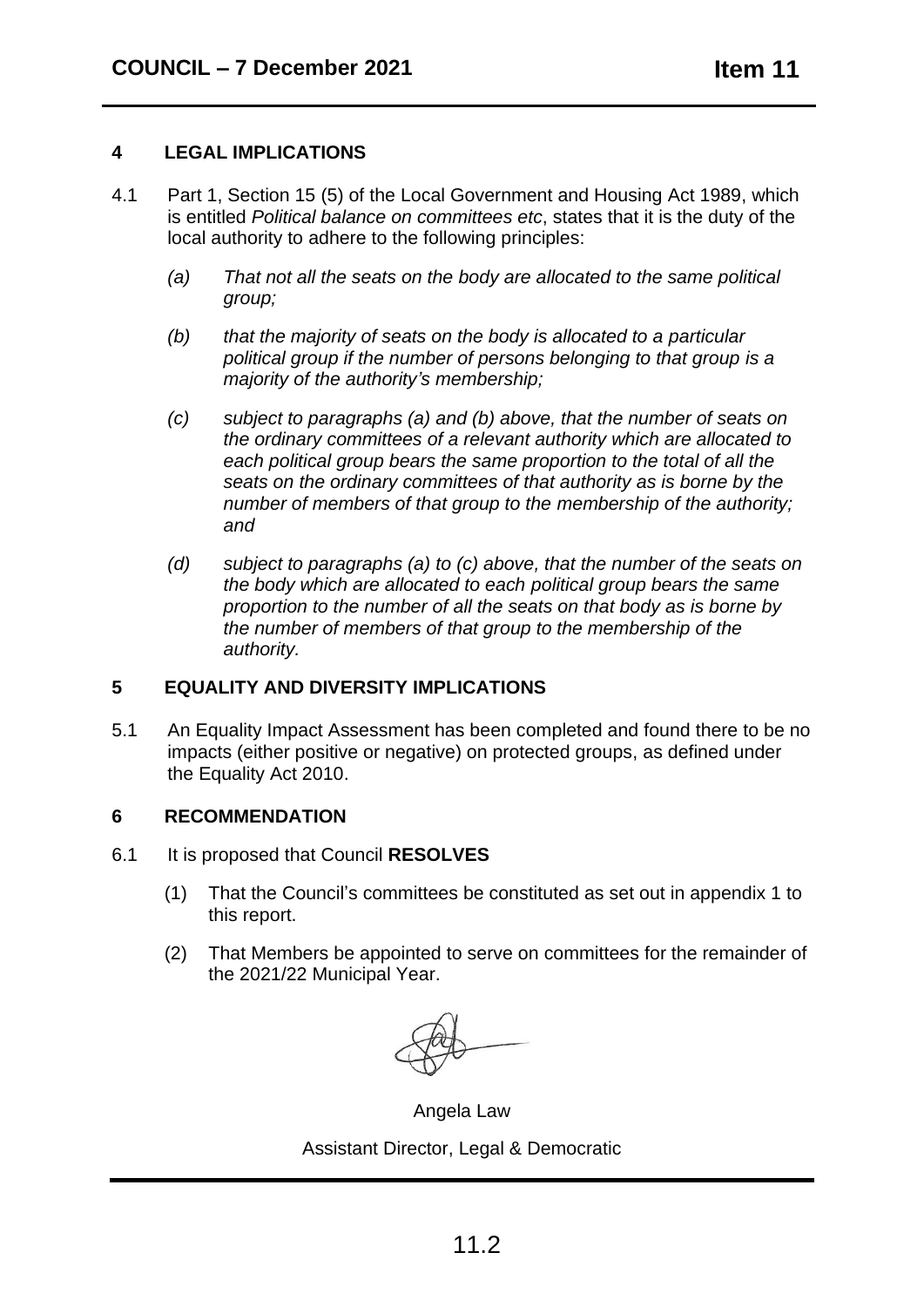## **Background Papers**:-

None.

For further information please contact Sonia Worthington (Principal Democratic & Corporate Services Officer) on:-

Phone: 01702 318141 Email: sonia.worthington@rochford.gov.uk

If you would like this report in large print, Braille or another language please contact 01702 318111.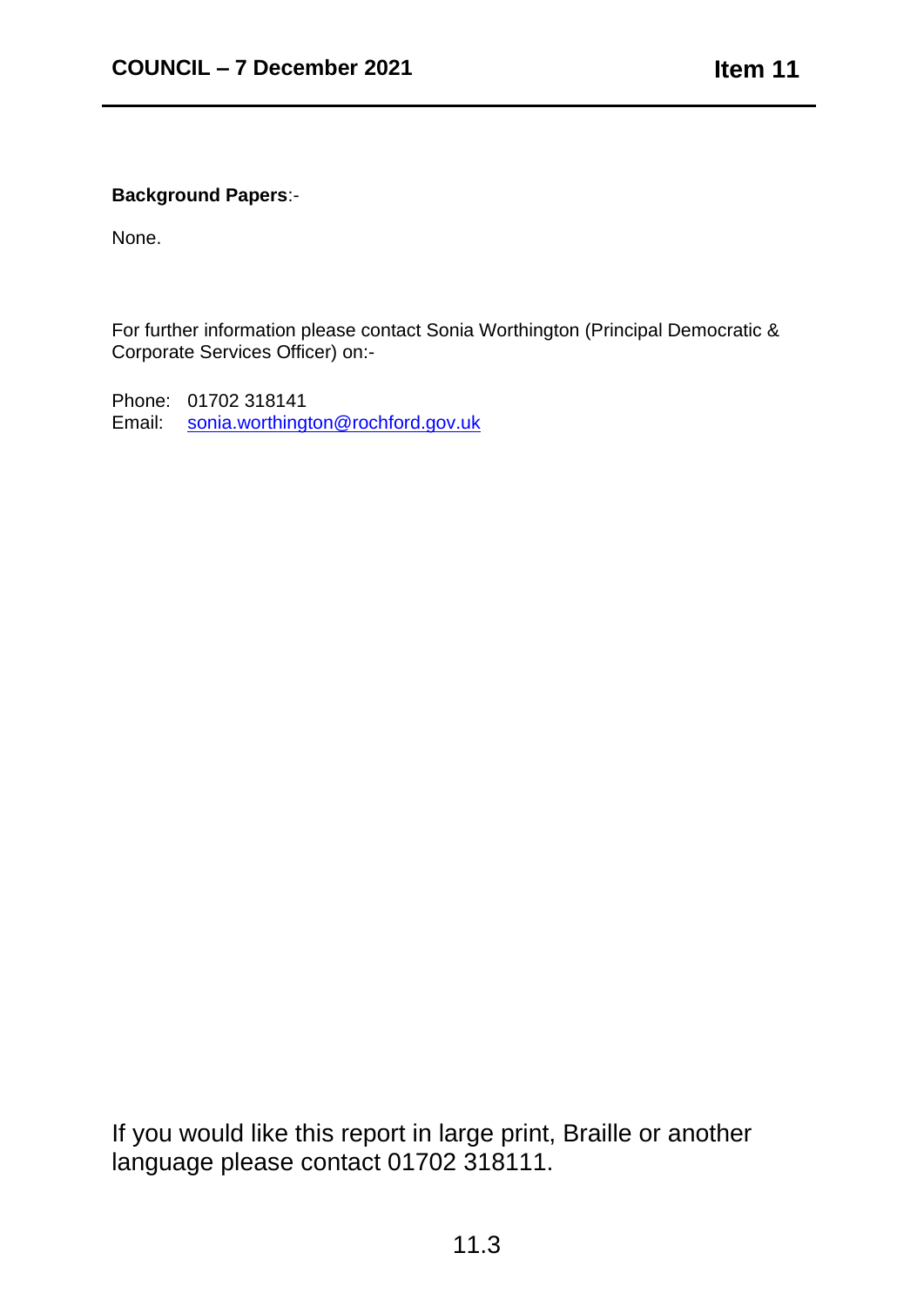**Appendix 1**

## **COMMITTEE SEAT ALLOCATIONS AS AT 7 DECEMBER 2021**

| <b>Committee</b>                      | No. of<br><b>Seats</b> | <b>Conservative</b><br>(69.2308%) | <b>Rochford District</b><br><b>Residents</b><br>(15.3846%) | Liberal<br><b>Democrat</b><br>(5.1282%) | Independent<br>(5.1282%) | <b>Non-Group</b><br>(5.1282%) |
|---------------------------------------|------------------------|-----------------------------------|------------------------------------------------------------|-----------------------------------------|--------------------------|-------------------------------|
| Audit                                 | 11                     | 8                                 | $\overline{2}$                                             |                                         |                          | $\overline{0}$                |
| <b>Chief Officer</b><br>Appointments  | 9                      | $6*$                              | $1*$                                                       |                                         |                          | $\mathbf 0$                   |
| Development                           | 13                     | 9                                 | $\overline{2}$                                             |                                         |                          | $\mathbf 0$                   |
| Licensing &<br>Appeals                | 15                     | $10*$                             | $2^*$                                                      |                                         |                          | 0                             |
| <b>Planning Policy</b>                | 6                      | $\overline{4}$                    |                                                            |                                         |                          | $\overline{0}$                |
| <b>Review</b>                         | 15                     | $10*$                             | $2^*$                                                      |                                         |                          | $\mathbf 0$                   |
| <b>Standards</b>                      | 8                      | 6                                 | 4                                                          |                                         |                          | $\Omega$                      |
| <b>Statutory Officer</b><br>Personnel | 9                      | $6*$                              | $1^*$                                                      |                                         |                          | $\overline{0}$                |
| <b>Total No. of</b><br><b>Seats</b>   | 86                     | 61                                | 14                                                         | 5.5                                     | 5.5                      |                               |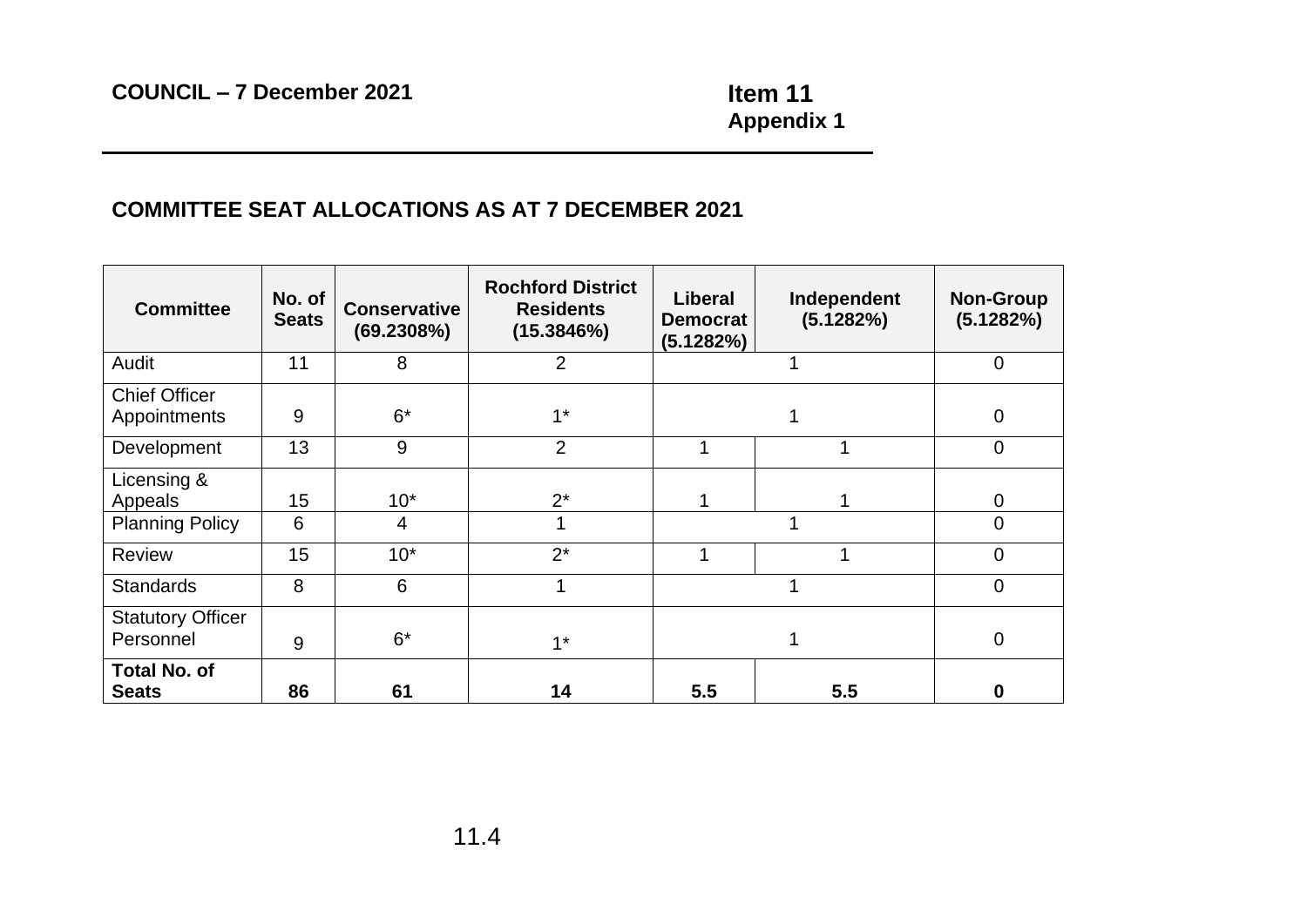**Appendix 1**

\* Note: Conservative and Rochford District Resident Groups can each nominate to **1** additional seat on **either** Licensing & Appeals Committee **or** Review Committee. In addition, they can each nominate to **1** additional seat on **either** Chief Officer Appointments Committee **or** Statutory Officer Personnel Committee.

Note: Liberal Democrat and Independent Groups can each nominate to **1** available seat on **either** Chief Officer Appointments Committee **or** Statutory Officer Personnel Committee and can each nominate to **1** available seat on **either** Audit Committee **or**  Standards Committee.

Note: Liberal Democrat and Independent Groups can also each nominate to **1** available seat on Planning Policy Committee.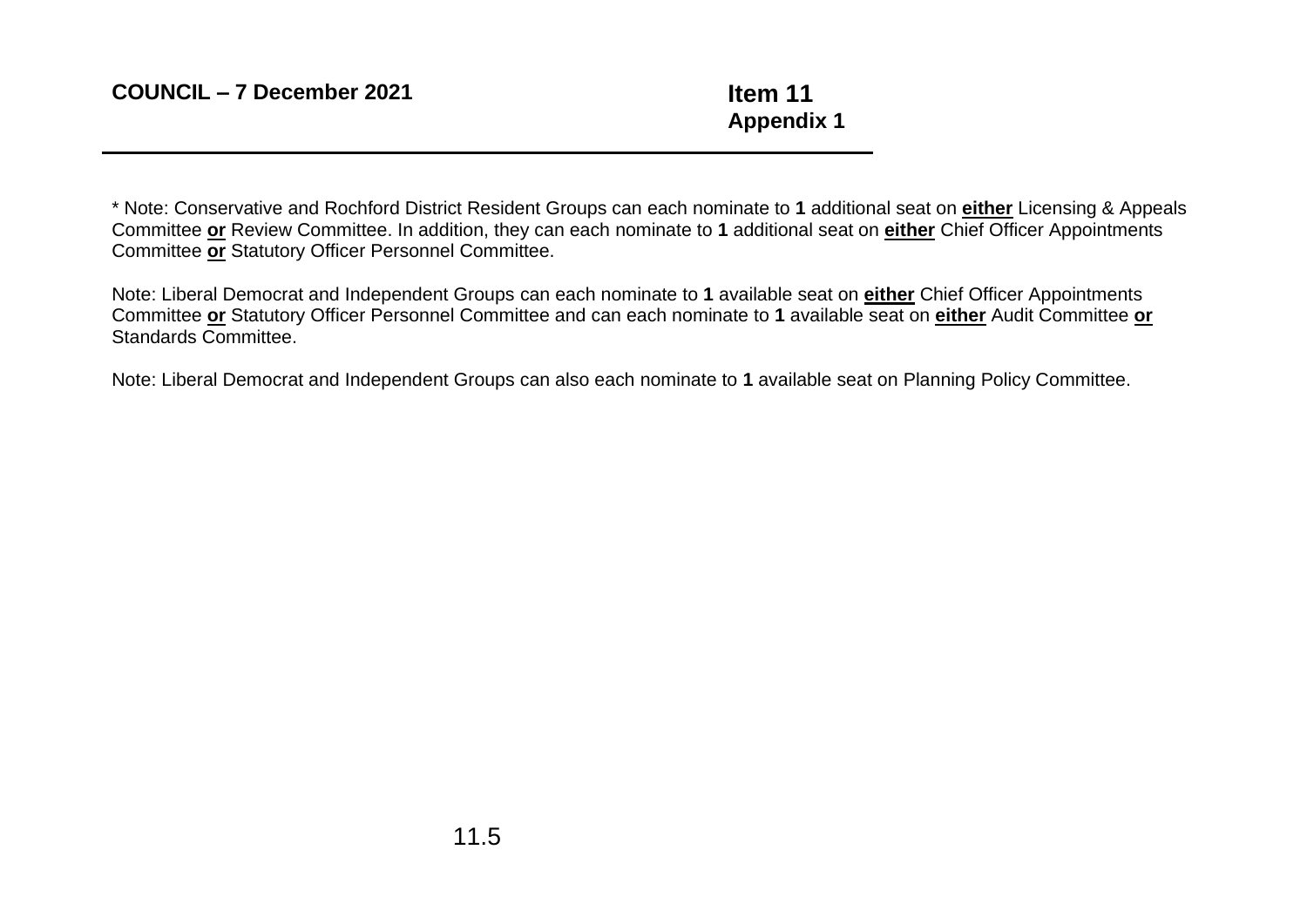**Appendix 1**

## **COMMITTEE SEAT ALLOCATIONS AS AT 18 MAY 2021**

| <b>Committee</b>                      | No. of<br><b>Seats</b> | <b>Conservative</b><br>(69.2308%) | <b>Rochford District</b><br><b>Residents</b><br>(15.3846%) | Liberal<br><b>Democrat</b><br>(7.6923%) | Independent<br>(5.1282%) | <b>Non-Group</b><br>(2.5641%) |
|---------------------------------------|------------------------|-----------------------------------|------------------------------------------------------------|-----------------------------------------|--------------------------|-------------------------------|
| Audit                                 | 11                     | 8                                 | 2                                                          |                                         | 0                        | $\overline{0}$                |
| <b>Chief Officer</b>                  |                        |                                   |                                                            |                                         |                          |                               |
| Appointments                          | 9                      | 6                                 | $1**$                                                      |                                         | $0^{**}$                 | $\mathbf 0$                   |
| Development                           | 13                     | 9                                 | $\overline{2}$                                             |                                         | 1                        | $\mathbf 0$                   |
| Licensing &<br>Appeals                | 15                     | $10*$                             | $2^*$                                                      |                                         |                          | 0                             |
| <b>Planning Policy</b>                | 6                      | $\overline{4}$                    |                                                            |                                         |                          | $\overline{0}$                |
| <b>Review</b>                         | 15                     | $10*$                             | $2^*$                                                      |                                         |                          | $\mathbf 0$                   |
| <b>Standards</b>                      | 8                      | 6                                 | ◢                                                          | 4                                       | 0                        | $\mathbf 0$                   |
| <b>Statutory Officer</b><br>Personnel | 9                      | 6                                 | $1***$                                                     |                                         | $0^{**}$                 | $\mathbf 0$                   |
| <b>Total No. of</b><br><b>Seats</b>   | 86                     | 60                                | 14                                                         | 7.5                                     | 4.5                      | O                             |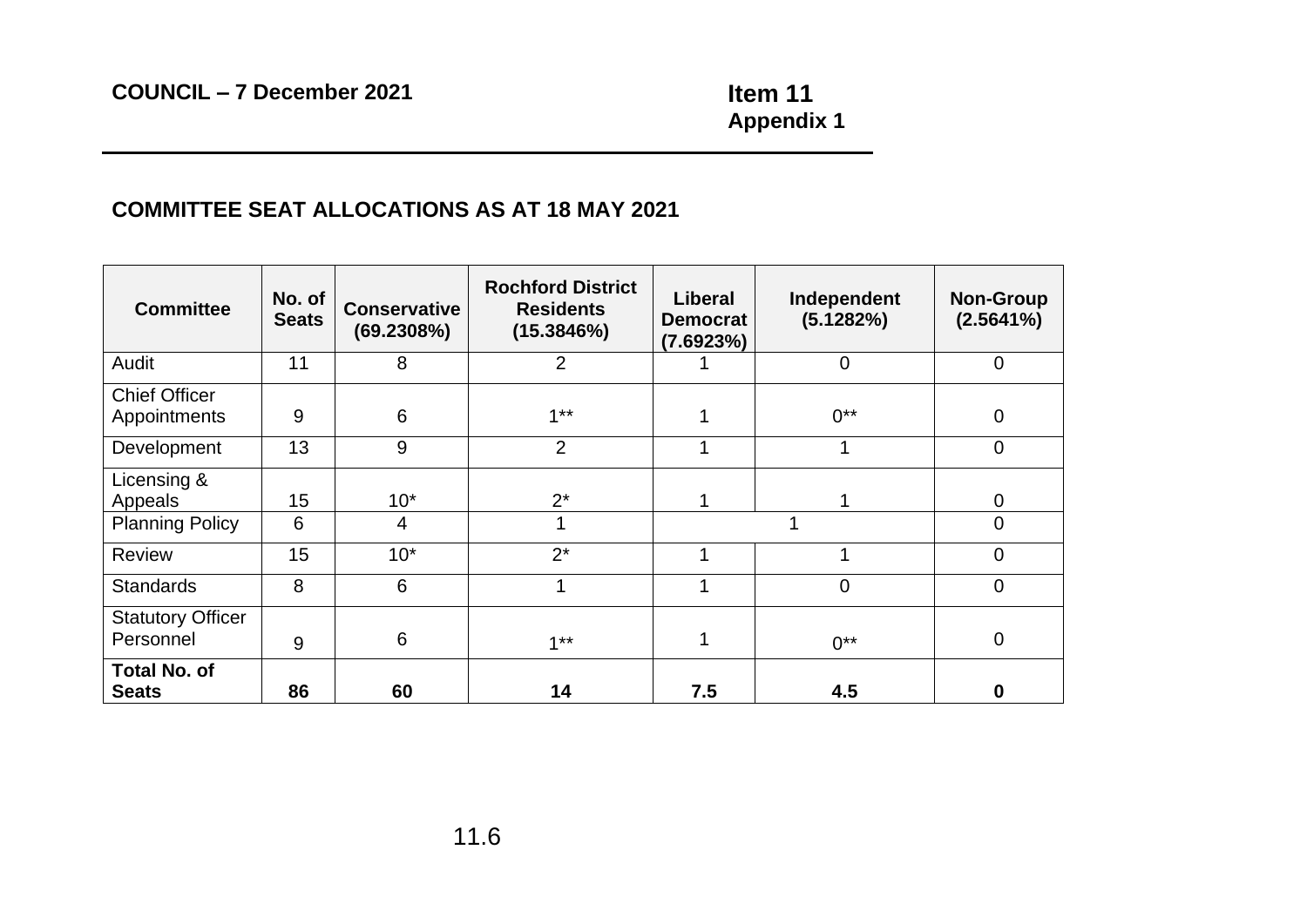## **COMMITTEE APPOINTEES** Audit (11) Chairman: Cllr Mrs L A Butcher Vice-Chairman: Cllr P J Shaw Cllr Mrs T L Carter Cllr R R Dray Cllr Mrs E P Gadsdon Cllr J N Gooding Cllr Ms T D Knight Cllr J L Lawmon Cllr R Milne Cllr G W Myers Cllr Mrs L Shaw Chief Officer Appointments Committee (9) Chairman: Cllr S E Wootton Vice-Chairman: Cllr Mrs C E Roe Cllr R R Dray Cllr A H Eves Cllr D Merrick Cllr L J Newport Cllr Mrs L Shaw Cllr C M Stanley Cllr I H Ward Development Committee (13) Chairman: Cllr Mrs L Shaw Vice-Chairman: Cllr S P Smith Cllr Mrs L A Butcher Cllr D S Efde Cllr A H Eves Cllr I A Foster Cllr J L Lawmon Cllr D Merrick Cllr L J Newport Cllr P J Shaw Cllr C M Stanley Cllr Mrs C A Weston

## **CURRENT COMMITTEE MEMBERSHIPS**

Cllr A L Williams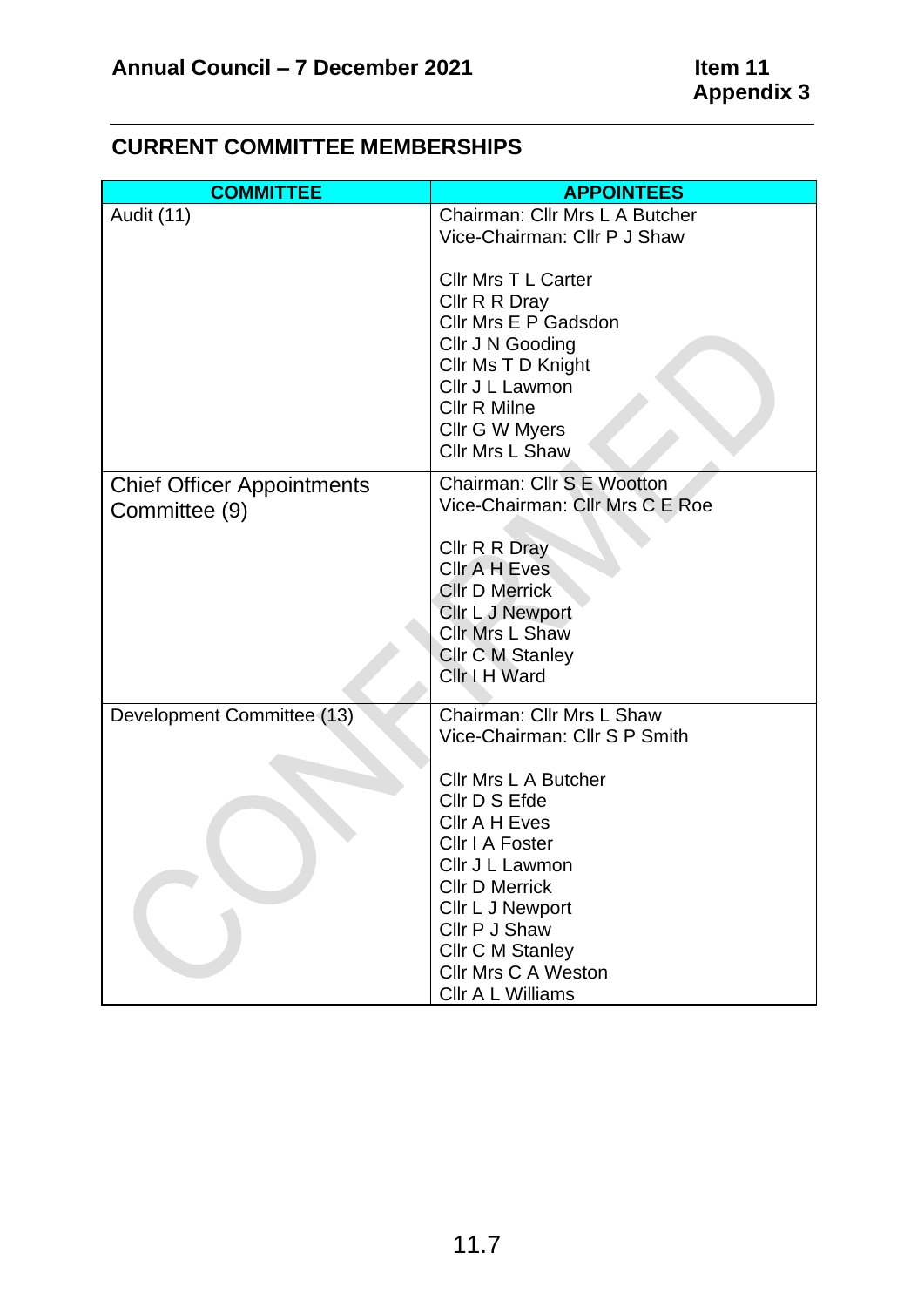| <b>COMMITTEE</b>         | <b>APPOINTEES</b>                                                                                                                                                                                                                                                                                                                                                 |
|--------------------------|-------------------------------------------------------------------------------------------------------------------------------------------------------------------------------------------------------------------------------------------------------------------------------------------------------------------------------------------------------------------|
| Licensing & Appeals (15) | Chairman: Cllr A L Williams<br>Vice-Chairman: Cllr D S Efde<br><b>Cllr M R Carter</b><br>Cllr R R Dray<br>Cllr Mrs E P Gadsdon<br>Cllr J N Gooding<br>Cllr M Hoy<br>Cllr T D Knight<br>Cllr Mrs J E McPherson<br>Cllr Mrs L J Newport<br>Cllr Mrs L Shaw<br>Cllr P J Shaw<br><b>Cllr C M Stanley</b><br><b>Cllr Mrs C A Weston</b><br>Cllr M G Wilkinson          |
| Planning Policy (6)      | Chairman: Cllr D J Sperring<br>Cllr I A Foster<br>Cllr M Hoy<br><b>Cllr Mrs J R Lumley</b><br><b>Cllr J E Newport</b><br><b>Cllr Mrs C A Weston</b>                                                                                                                                                                                                               |
| Review (15)              | Chairman: Cllr S A Wilson<br>Vice-Chairman: Cllr Mrs J E McPherson<br><b>Cllr R P Constable</b><br>Cllr R R Dray<br>Cllr I A Foster<br>Cllr Mrs E P Gadsdon<br>Cllr J N Gooding<br><b>Cllr B T Hazlewood</b><br>Cllr Mrs C M Mason<br>Cllr G W Myers<br>Cllr J E Newport<br><b>Cllr Mrs C A Pavelin</b><br>Cllr Mrs L Shaw<br>Cllr P J Shaw<br>Cllr M G Wilkinson |